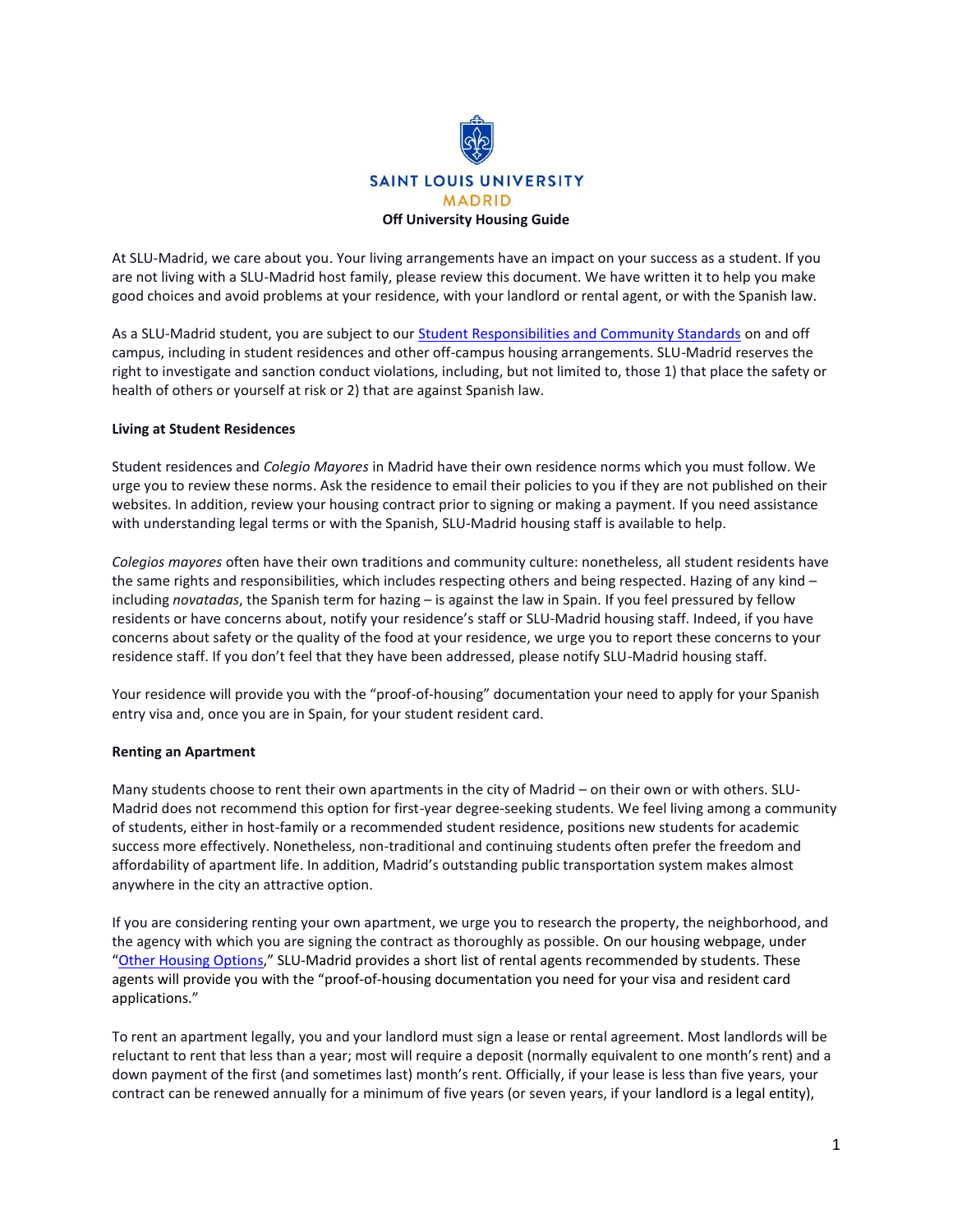when the initial contract expires. The landlord has the right to adjust the rent at the end of each year; you have the right, if you give 30 days' notice prior to the date of termination, to renew the lease or not.

Your rights as a tenant in Spain include:

- To live in a habitable environment. This means heating, toilets, hot and cold water, door locks that function. Appliances (fridge, stove etc.) that are supplied must be in working condition. You have a right to terminate the contract if your landlord does not carry out the required repairs and maintenance to the property.
- To live in your apartment undisturbed by the landlord. This means that your landlord cannot enter the apartment without seeking prior permission from you. If the landlord causes an unnecessary disturbance, you have the right to terminate the contract.
- To not be forced to leave. An owner cannot sell a property when a tenant is living in it. Your landlord cannot make you leave the property until the contract duration is completed.
- To make small improvements. You are allowed to make changes such as painting, putting up shelves, etc., but your contract may require you to inform your landlord prior to making these changes.

Your responsibilities include:

- Maintain the property in habitable condition. If you cause any damage to the property, you will be liable to bear the expenses.
- Pay the rent on time.
- Give at least 30 days' notice before leaving the property.
- Not make excessive noises and carrying out illegal activities.
- Not sublet the property without the landlord's consent.

Tips for Renting:

- Be aware of fake website links.
- Be sure that the rental offer is legitimate.
- Do not make a payment or sign a lease prior to visiting the property.
- Use Google Maps to check out the commute time to and from campus.
- Read the lease carefully.
- Take photos, videos and notes of existing damages as proof.
- Pay your rent on time.
- Document all the communication between you and the landlord.
- Contact your landlord if the property needs repair.

# **Living in a "Holiday Rental"/Short-term Rental**

Some students – especially those staying for one semester – choose to book their own short-term rental prior to arrival. The convenience is clear: these apartments are often completely furnished; many include cleaning services and other amenities. Looking for an apartment and committing to pay for it in advance, based only on information available from a website or via social media, has its risks. If you are considering this option, we urge you to research the property, the neighborhood, and the agency with which you are signing the contract as thoroughly as possible.

The Spanish law *[Decreto 79/2014](http://www.bocm.es/boletin/CM_Orden_BOCM/2014/07/31/BOCM-20140731-1.PDF)* describes the requirements of holiday rentals in Madrid: the webpage advertisement must accurately represent the number of rooms and furnishings; phone and wifi service must be included; the price must be displayed in a visible place at the entrance; and the price must include utilities, linen, and cleaning.